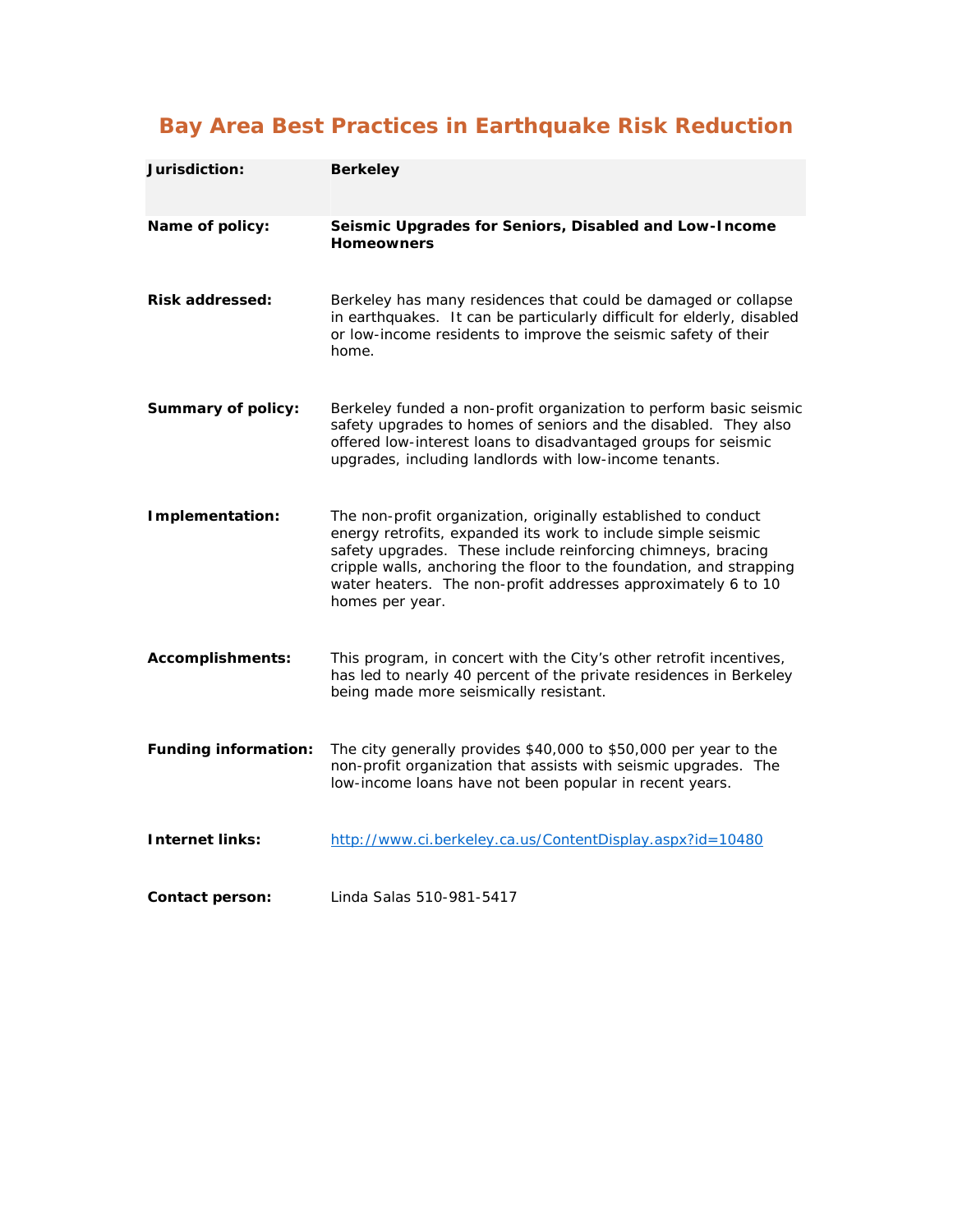| Jurisdiction:                                                     | <b>Berkeley</b>                                                                                                                                                                                                                                                                                                                                                                                                                                                                                                                                                                                                                                                                                                                                                                                                                                                                                                         |
|-------------------------------------------------------------------|-------------------------------------------------------------------------------------------------------------------------------------------------------------------------------------------------------------------------------------------------------------------------------------------------------------------------------------------------------------------------------------------------------------------------------------------------------------------------------------------------------------------------------------------------------------------------------------------------------------------------------------------------------------------------------------------------------------------------------------------------------------------------------------------------------------------------------------------------------------------------------------------------------------------------|
| Name of policy:                                                   | Soft story building program                                                                                                                                                                                                                                                                                                                                                                                                                                                                                                                                                                                                                                                                                                                                                                                                                                                                                             |
| <b>Risk addressed:</b>                                            | About 10 percent (4,950 units) of Berkeley's housing units,<br>occupied by more than 10,000 people, are located in soft-story<br>apartment buildings or open front stores. Soft-story buildings are<br>often multi-family structures with openings for parking at the<br>ground floor. These openings result in a far less sturdy wall in the<br>ground story level than in the stories above and, when subjected<br>to earthquake forces, this weak first story can be severely<br>damaged and shift out of plumb or even collapse. Many of the<br>city's low-income housing units are located in this type of<br>structure.                                                                                                                                                                                                                                                                                           |
| <b>Summary of policy:</b>                                         | An ordinance adopted in Winger 2005 requires owners of the<br>buildings on the City's soft-story inventory to conduct engineering<br>studies to identify structural retrofit solutions and their costs, in<br>accordance with standards defined by the city. The studies will be<br>conducted at owner expense. Further, owners are required to<br>notify all tenants that they are occupying a potentially hazardous<br>building. Owners can contest the designation of their building as a<br>soft-story structure to avoid this requirement. At this time, there<br>is no further requirement that owners structurally improve the<br>seismic safety of their buildings.                                                                                                                                                                                                                                             |
| Implementation:                                                   | The City, in February of 2001, obtained a FEMA grant to assess<br>multi-unit soft story residential buildings and develop a program<br>to reduce their vulnerability, building on an earlier effort in 1996.<br>Under the direction of the City's Seismic Technical Advisory Group,<br>a team of staff, outside experts and University of California<br>students assessed soft story residential buildings with five or more<br>residential units. They found that nearly half (over 200<br>structures) are expected to be red-tagged, uninhabitable and<br>likely to require extensive repair or total replacement. Further,<br>over 95 percent of soft story units may not be livable immediately<br>following a large Hayward earthquake. This process led to the<br>city's official inventory of soft story structures. Owners have two<br>years from receiving notification to conduct the engineering<br>studies. |
| Text of policy:                                                   | Link to web page                                                                                                                                                                                                                                                                                                                                                                                                                                                                                                                                                                                                                                                                                                                                                                                                                                                                                                        |
| Date(s) of adoption<br>and changes:<br>How was policy<br>adopted: | Adopted by the city council in fall 2005.<br>Berkeley's program emerged as the result of a long process<br>involving the city's voters, discussions with building owners and<br>community members, and review by the many boards that advise<br>the city's lawmaking process. Initially, the city attempted to raise<br>funds to assist in the structural strengthening of soft story<br>buildings through a ballot measure, but this was rejected by                                                                                                                                                                                                                                                                                                                                                                                                                                                                   |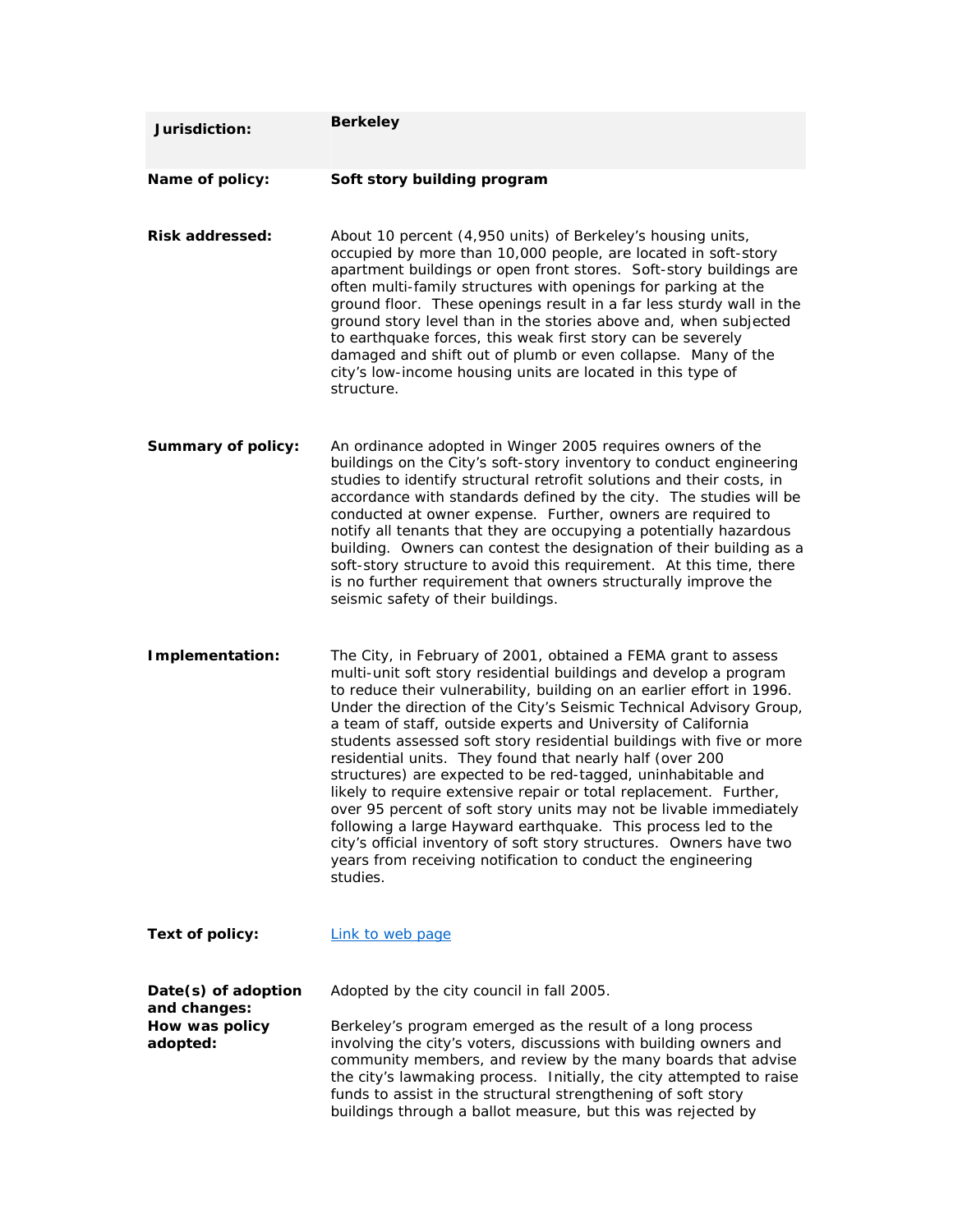|                             | voters by a slim margin, presumably because voters balked at<br>funding upgrades for private buildings. Discussions followed to<br>create legislation mandating owners retrofit their buildings, but<br>this was deemed too challenging as the community's initial step.<br>This led to the city to take a more pragmatic approach, beginning<br>by requiring owners to assess their building's risk.<br>The city engaged in a collaborative process with building owners<br>to develop the current program. |
|-----------------------------|--------------------------------------------------------------------------------------------------------------------------------------------------------------------------------------------------------------------------------------------------------------------------------------------------------------------------------------------------------------------------------------------------------------------------------------------------------------------------------------------------------------|
| <b>Accomplishments:</b>     | All 317 wood frame buildings identified in the survey have been<br>noticed, most between March and September 2006. Currently<br>engineering reports have been submitted for about 130 buildings.                                                                                                                                                                                                                                                                                                             |
|                             | About 10 buildings on the building inventory were found not to<br>have soft-story weaknesses. A further 20 buildings were removed<br>from the inventory because they have fewer than 5 residential<br>units.                                                                                                                                                                                                                                                                                                 |
|                             | Currently, about 52 fifty-two buildings have seismically retrofitted<br>or have building permits to conduct retrofits.                                                                                                                                                                                                                                                                                                                                                                                       |
|                             | The Building Official will report on progress to Council in winter<br>2009 and will later recommend an ordinance mandating retrofit of<br>buildings not meeting Chapter A4 IEBC.                                                                                                                                                                                                                                                                                                                             |
| <b>Funding information:</b> | The costs to owners to conduct the required studies is estimated<br>at \$3000 to \$10,0000.                                                                                                                                                                                                                                                                                                                                                                                                                  |
| <b>Internet links:</b>      | Link to web page                                                                                                                                                                                                                                                                                                                                                                                                                                                                                             |
| <b>Contact person:</b>      | Dan Lambert, Building Mitigation Manager<br>(510) 981-7406                                                                                                                                                                                                                                                                                                                                                                                                                                                   |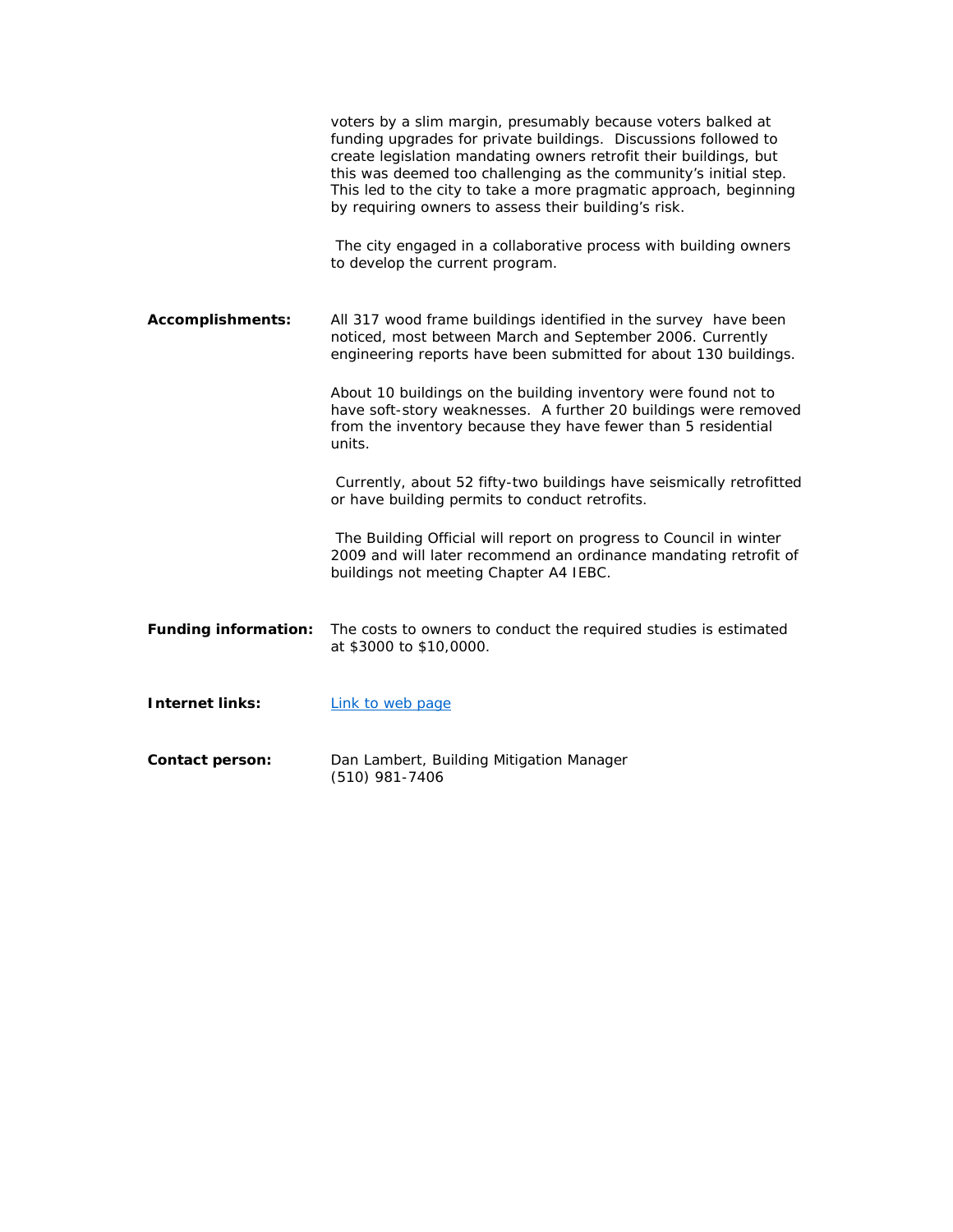| Jurisdiction:                       | <b>Berkeley</b>                                                                                                                                                                                                                                                                                                                                                                                                                                                                                                                                                                                                                                                                                                                                                                                                                                                                                                                                                                                                                                                            |
|-------------------------------------|----------------------------------------------------------------------------------------------------------------------------------------------------------------------------------------------------------------------------------------------------------------------------------------------------------------------------------------------------------------------------------------------------------------------------------------------------------------------------------------------------------------------------------------------------------------------------------------------------------------------------------------------------------------------------------------------------------------------------------------------------------------------------------------------------------------------------------------------------------------------------------------------------------------------------------------------------------------------------------------------------------------------------------------------------------------------------|
| Name of policy:                     | Transfer tax rebates for seismic upgrades                                                                                                                                                                                                                                                                                                                                                                                                                                                                                                                                                                                                                                                                                                                                                                                                                                                                                                                                                                                                                                  |
| <b>Risk addressed:</b>              | This program addresses the risk to residential buildings. Older<br>wood-frame homes and apartment buildings common in<br>Berkeley have many seismic weaknesses, including inadequate<br>bolting of exterior walls to the foundation, a weak or<br>deteriorated foundation, inadequately braced cripple walls, and<br>deteriorated wood from termite attack and dry rot.                                                                                                                                                                                                                                                                                                                                                                                                                                                                                                                                                                                                                                                                                                    |
| <b>Summary of policy:</b>           | By ordinance, the City of Berkeley created a program to rebate<br>up to one-third of the transfer tax amount to be applied to<br>earthquake upgrades on homes. The process begins once the<br>homeowner makes safety improvements. When the owner<br>wishes to sell the house and the sale amount has been<br>determined, the buyer and seller place a portion of the real<br>estate transfer tax amount in an escrow account to be drawn<br>down after improvements are complete.                                                                                                                                                                                                                                                                                                                                                                                                                                                                                                                                                                                         |
| Implementation:                     | This program allows new home and apartment building owners<br>to perform seismic upgrade of their buildings for little out-of-<br>pocket expense. For example, for a home costing \$600,000 in<br>Berkeley, 1/3 of the property transfer tax that can be applied<br>toward seismic upgrade amounts to \$3,000. This amount can<br>cover or significantly reduce the out-of-pocket cost to the<br>homeowners on upgrades like bracing cripple walls, foundation<br>repair, sill plate anchorage, mudsill repair, water heater<br>anchoring, and brick chimney bracing. Perhaps not all of the<br>seismic deficiencies will be addressed by a single owner, but as<br>the properties change hands, and each new owner takes<br>advantage of the economic incentive, the housing stock as a<br>whole will be significantly safer over time. In addition, Berkeley<br>offers a free tool lending program that will cut down the retrofit<br>cost even more for do-it-yourselfers.<br>This program is jointly administered by the Berkeley Planning<br>and Finance Departments. |
| <b>Text of policy:</b>              | Link to webpage                                                                                                                                                                                                                                                                                                                                                                                                                                                                                                                                                                                                                                                                                                                                                                                                                                                                                                                                                                                                                                                            |
| Date(s) of adoption<br>and changes: | Began in 1990 and continues through updates.                                                                                                                                                                                                                                                                                                                                                                                                                                                                                                                                                                                                                                                                                                                                                                                                                                                                                                                                                                                                                               |
| How was policy<br>adopted:          | The Berkeley program was passed by voters with a simple<br>majority of 50% in 1992. However, changes in state law now<br>would require a super majority of 67% for this type of measure<br>to pass.                                                                                                                                                                                                                                                                                                                                                                                                                                                                                                                                                                                                                                                                                                                                                                                                                                                                        |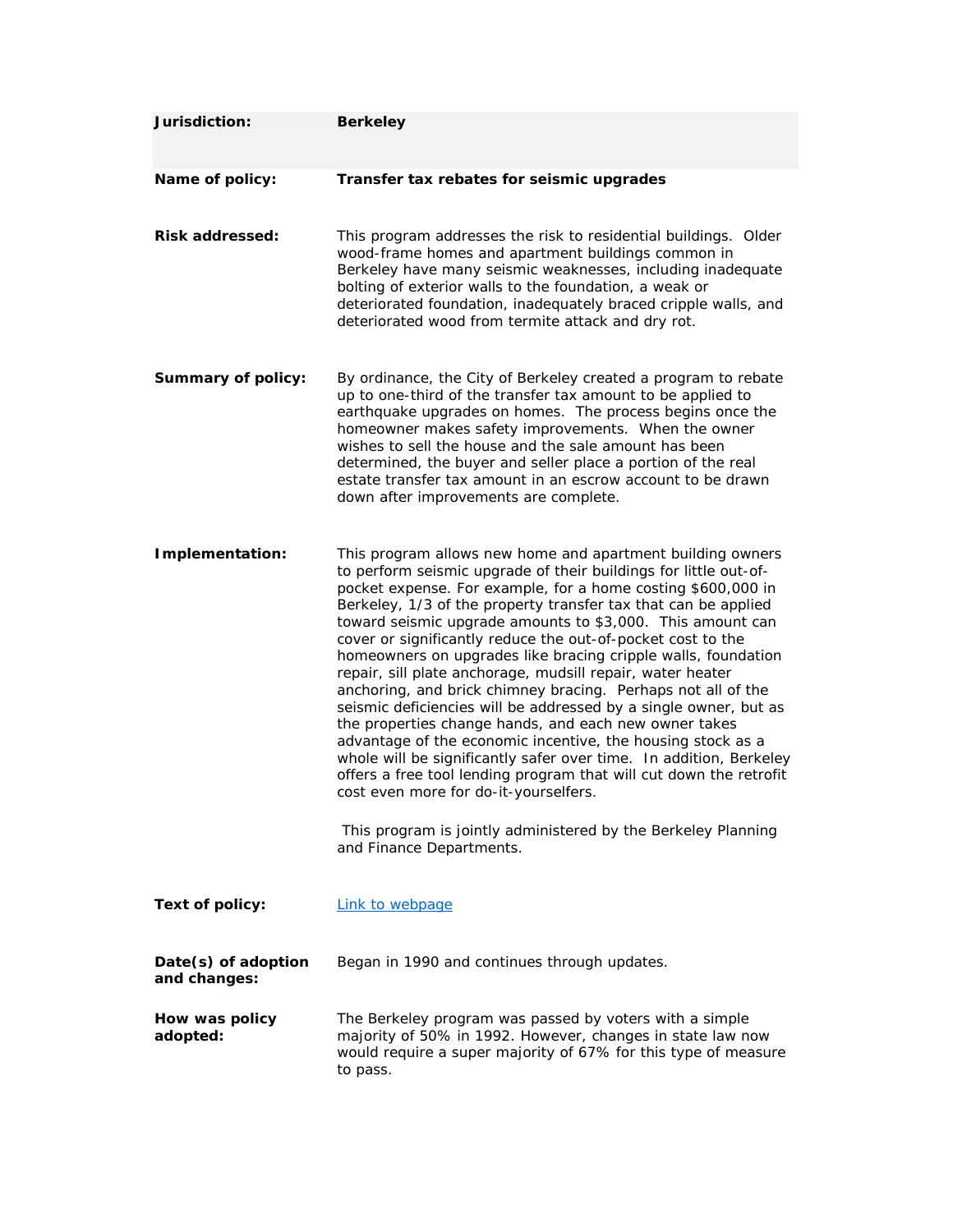| <b>Accomplishments:</b>     | The Berkeley program is now 18 years old, and its effectiveness<br>has made Berkeley one of the most improved cities for one- and<br>two-family residence seismic safety in the Bay Area. This<br>program, in concert with the City's other retrofit incentives, led<br>to an estimated 40 percent of the private residences in Berkeley<br>being made more seismically resistant by 2006. Some of these<br>upgrades, however, are nonstructural, such as water heater<br>strapping.                                                                                               |
|-----------------------------|------------------------------------------------------------------------------------------------------------------------------------------------------------------------------------------------------------------------------------------------------------------------------------------------------------------------------------------------------------------------------------------------------------------------------------------------------------------------------------------------------------------------------------------------------------------------------------|
| <b>Updates:</b>             | Not all of the upgrades conducted through this program had<br>improved seismic safety significantly. The lack of adequate<br>recognized standards for seismic upgrades led to some<br>homeowners hiring contractors to do work that does not<br>significantly increase structural seismic safety. To address these<br>concerns, Berkeley adopted "Plan Set A" and other prescriptive,<br>peer-reviewed standards and requires other projects to be<br>engineered. These new standards ensure that all upgrades<br>funded by this program lead to real increases in seismic safety. |
| <b>Funding information:</b> | The resources for this program are the city and its taxpayers. As<br>of July, 2008, upwards of 13,000 projects have been completed,<br>representing over \$2M in permit fees waived (prior to the<br>rescission of the waiver), and a transfer tax rebate totaling over<br>\$12M. In addition, many homeowners paid for retrofit cost<br>beyond the tax rebate amount, and some provided their own<br>labor.                                                                                                                                                                       |
|                             |                                                                                                                                                                                                                                                                                                                                                                                                                                                                                                                                                                                    |
| <b>Internet links:</b>      | http://www.ci.berkeley.ca.us/contentdisplay.aspx?id=628                                                                                                                                                                                                                                                                                                                                                                                                                                                                                                                            |
|                             | Model Plan Set A - Plans (PDF, 941k)                                                                                                                                                                                                                                                                                                                                                                                                                                                                                                                                               |
|                             | Model Plan Set A - Details (PDF, 356k)                                                                                                                                                                                                                                                                                                                                                                                                                                                                                                                                             |
|                             | Transfer Tax Rebate for Seismic Improvements brochure<br>(PDF, 293k)                                                                                                                                                                                                                                                                                                                                                                                                                                                                                                               |
|                             | http://www.ci.berkeley.ca.us/ContentDisplay.aspx?id=6282                                                                                                                                                                                                                                                                                                                                                                                                                                                                                                                           |
|                             | Declaration of Real Property Transfer Tax - required to be<br>eligible for Seismic Retrofit Refund                                                                                                                                                                                                                                                                                                                                                                                                                                                                                 |
|                             | Seismic Retrofit Program & Refund Guidelines - what you<br>need to do & when to do it                                                                                                                                                                                                                                                                                                                                                                                                                                                                                              |
|                             | Claim for Overpayment of Real Property Transfer Tax<br>claim for refund of overpayment                                                                                                                                                                                                                                                                                                                                                                                                                                                                                             |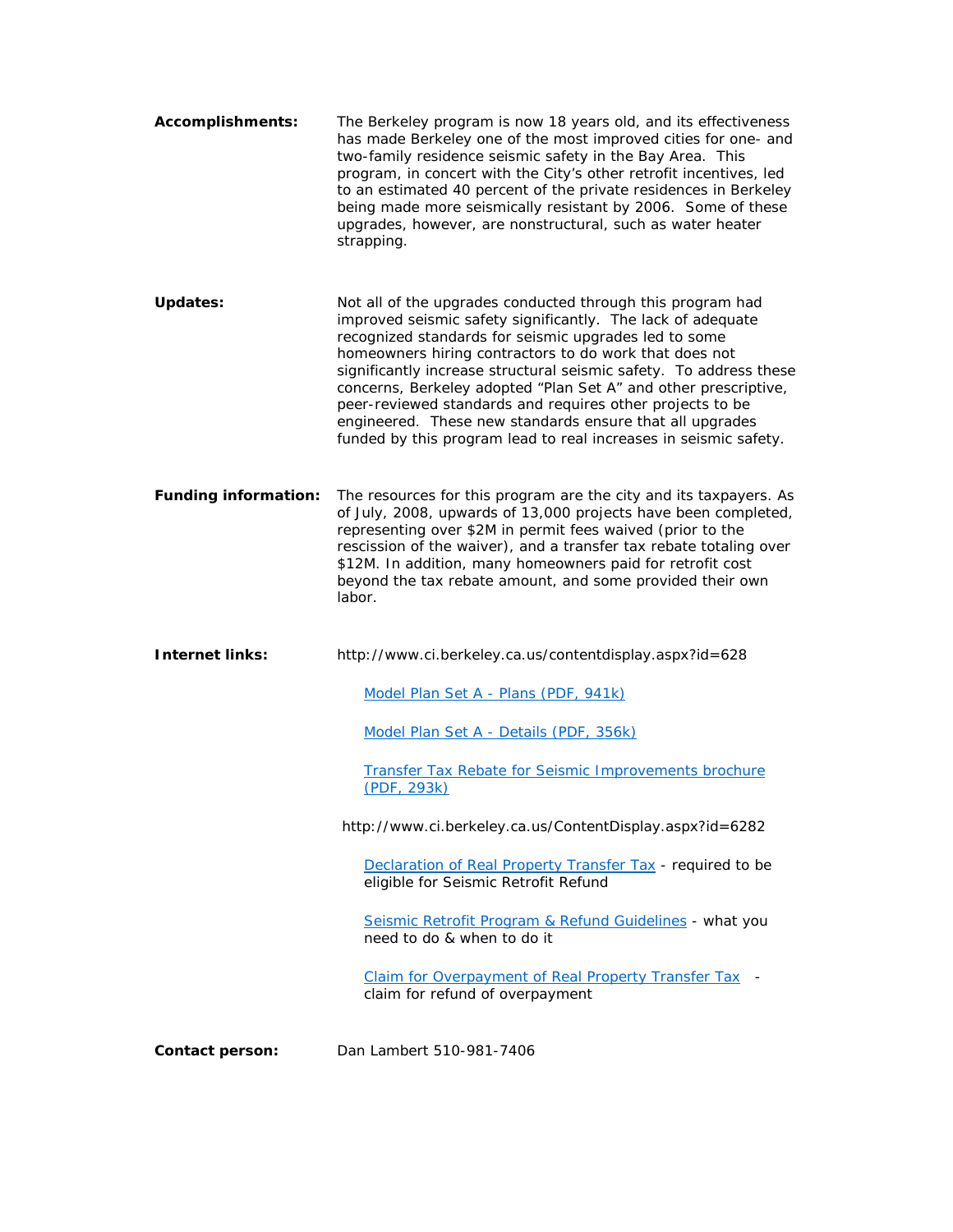| Jurisdiction:                          | <b>Berkeley</b>                                                                                                                                                                                                                                                                                                                                                                                                                                                                    |
|----------------------------------------|------------------------------------------------------------------------------------------------------------------------------------------------------------------------------------------------------------------------------------------------------------------------------------------------------------------------------------------------------------------------------------------------------------------------------------------------------------------------------------|
| Name of policy:                        | Unreinforced masonry building program                                                                                                                                                                                                                                                                                                                                                                                                                                              |
| <b>Risk addressed:</b>                 | Unreinforced masonry (URM) buildings are at high risk of damage or<br>collapse in earthquakes. Berkeley had about 700 at-risk URM<br>buildings.                                                                                                                                                                                                                                                                                                                                    |
| Summary of<br>policy:                  | In 1994, Berkeley identified about 700 URM structures, used for<br>both commercial and residential purposes. In response to a state<br>law, the City instituted an Unreinforced Masonry Safety program<br>consisting of identifying such buildings and mandatory retrofit<br>deadlines based on a building's designated risk category.                                                                                                                                             |
| Implementation:                        | In 2001, Berkeley began officially alerting property owners who had<br>not complied with this law. This led to significant increase in<br>compliance. At the time of writing, 22 properties remain<br>unretrofitted. The City has been threatening to issue administrative<br>citations and to lien properties, but hopes these measures will not<br>be necessary.                                                                                                                 |
| Text of policy:                        | Link to webpage                                                                                                                                                                                                                                                                                                                                                                                                                                                                    |
| Date(s) of<br>adoption and<br>changes: | Program began in 1991.                                                                                                                                                                                                                                                                                                                                                                                                                                                             |
| How was policy<br>adopted:             | By City Council action through the adoption of a local ordinance                                                                                                                                                                                                                                                                                                                                                                                                                   |
|                                        | Accomplishments: Since the program's original inception in 1991, owners have<br>improved seismic resistance or demonstrated adequate<br>reinforcement in over 600 of 700 buildings initially designated as<br>URMs in Berkeley. At the time of writing, only 22 buildings remain<br>to be retrofitted or demolished. Although this program has brought<br>substantial increases in safety, even upgraded URM buildings are<br>still vulnerable to extensive damage in earthquakes. |
| <b>Funding</b><br>information:         | Some city funds can be used through the property transfer tax<br>seismic rebate program as partial funding for upgrades. The city<br>made a loan to one non-profit and waives building permit fees for<br>certain non-profit buildings.                                                                                                                                                                                                                                            |
| <b>Internet links:</b>                 | http://www.ci.berkeley.ca.us/bmc/berkeley_municipal_code/title_19<br>/38/020.html                                                                                                                                                                                                                                                                                                                                                                                                  |
| Contact person:                        | Dan Lambert, Planning Department 510-981-7400                                                                                                                                                                                                                                                                                                                                                                                                                                      |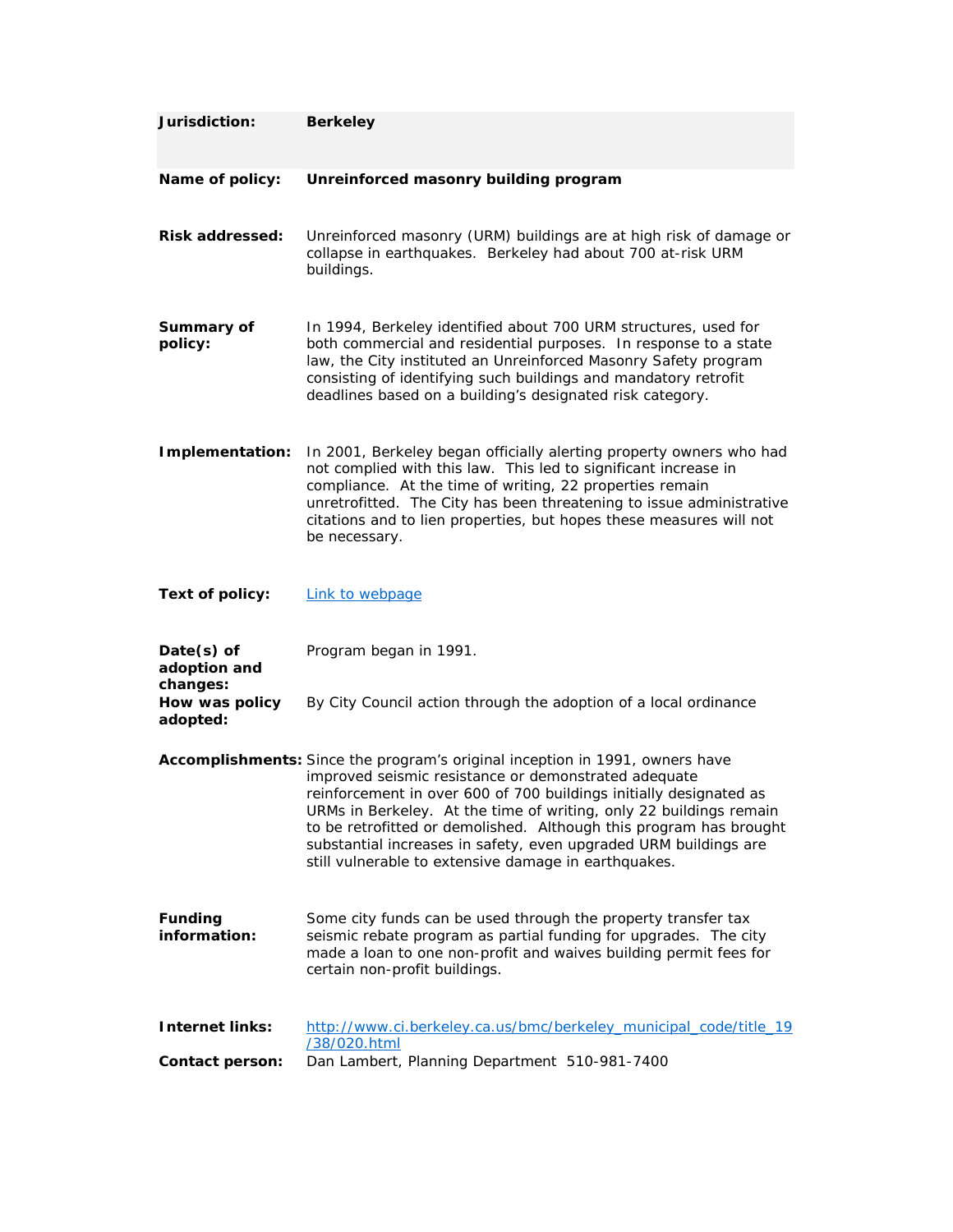| Jurisdiction:                            | Fremont                                                                                                                                                                                                                                                                                                                                                                                                                                                                                                       |
|------------------------------------------|---------------------------------------------------------------------------------------------------------------------------------------------------------------------------------------------------------------------------------------------------------------------------------------------------------------------------------------------------------------------------------------------------------------------------------------------------------------------------------------------------------------|
| Name of policy:                          | Low interest loans for seismic upgrades                                                                                                                                                                                                                                                                                                                                                                                                                                                                       |
| <b>Risk addressed:</b>                   | Fremont, like many cities, mandated owners of unreinforced masonry<br>buildings to seismically retrofit their structures. This can be a financial<br>burden for some owners.                                                                                                                                                                                                                                                                                                                                  |
| Summary of<br>policy:                    | The Commercial Rehabilitation Loan Program provides 0% interest<br>loans for seismic retrofits. Loans are for a maximum of \$320,000 to<br>commercial property owners in the Redevelopment Project Areas of<br>Centerville, Irvington and Niles. Loans are made for a 15-year term<br>and are secured by the property through a Deed of Trust. They also<br>cover fees and other pre-development costs and provide a construction<br>manager. The Redevelopment Project Areas cover about 10% of the<br>City. |
| Implementation:                          | Program began as incentive for mandatory with retrofitting URM, along<br>with URM. Loans were about 4% when the program began.                                                                                                                                                                                                                                                                                                                                                                                |
| $Date(s)$ of<br>adoption and<br>changes: | Revised in May 2004                                                                                                                                                                                                                                                                                                                                                                                                                                                                                           |
| How policy was<br>adopted:               | Approved by Redevelopment Board by Resolution, originally as an<br>incentive for mandatory URM program.                                                                                                                                                                                                                                                                                                                                                                                                       |
|                                          | Accomplishments: Still had to use enforcement to get compliance with URM regulations.<br>Currently as part of general loan program, about 12 buildings including<br>the URMs.                                                                                                                                                                                                                                                                                                                                 |
| <b>Updates:</b>                          | Eliminated interest in May 2004 to encourage use.                                                                                                                                                                                                                                                                                                                                                                                                                                                             |
| <b>Funding</b><br>information:           | Tax increment funds.                                                                                                                                                                                                                                                                                                                                                                                                                                                                                          |
| <b>Internet links:</b>                   | http://www.fremont.gov/Construction/Redevelopment/default.htm#CRL                                                                                                                                                                                                                                                                                                                                                                                                                                             |
| <b>Additional</b><br>comments:           | Program was aimed at 'mom and pop' landlords living on income<br>earning buildings free and clear. However, this audience has shown<br>less interest than expected interested because of requirements that<br>accompany loans, such as requiring prevailing wages. During recent<br>years, current low-interest bank loans without such requirements have<br>been more attractive to building owners.                                                                                                         |
| <b>Contact person:</b>                   | Jennifer Andersen, 510 494-4518, jandersen@ci.fremeont.ca.us                                                                                                                                                                                                                                                                                                                                                                                                                                                  |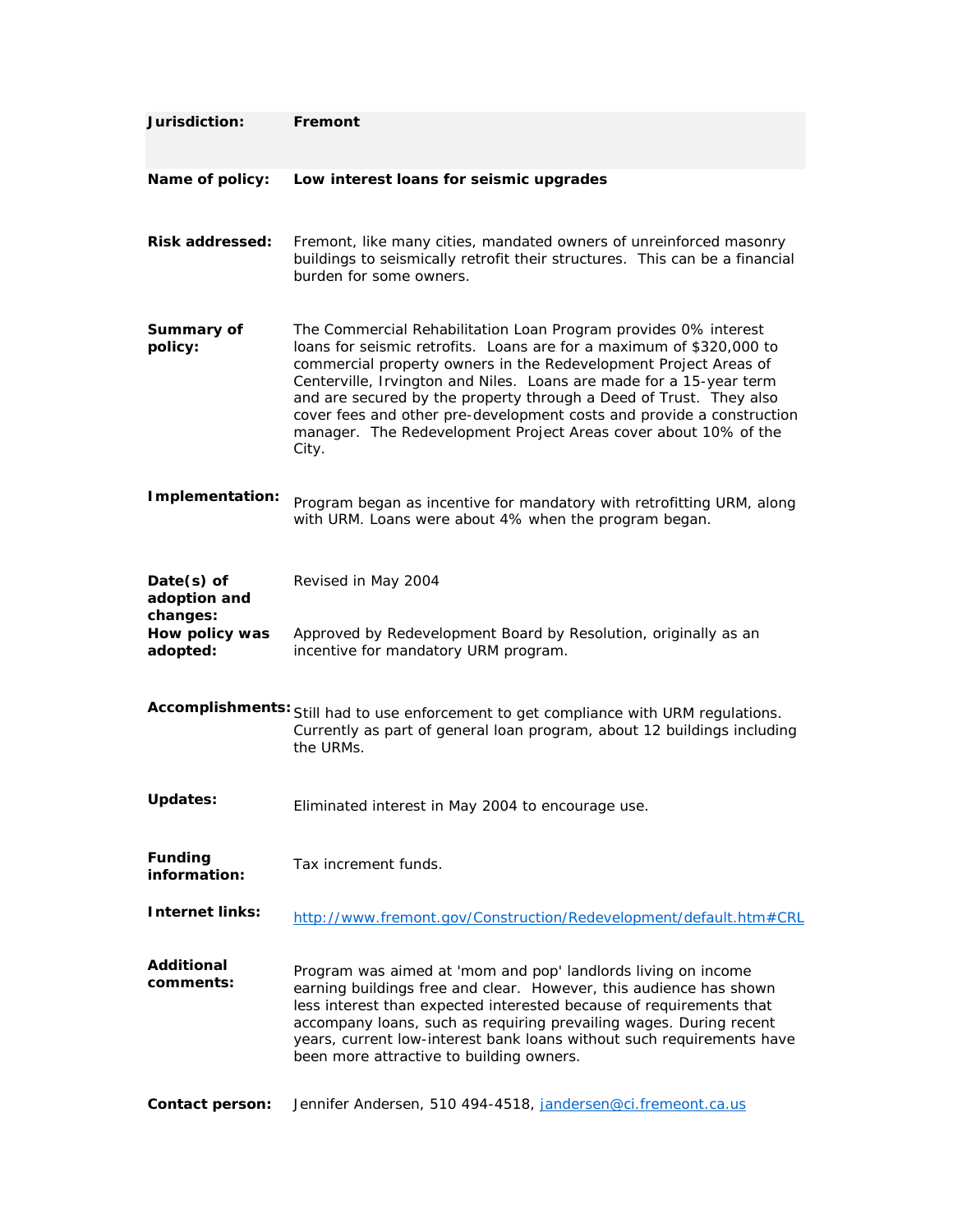| Jurisdiction:                  | Livermore                                                                                                                                                                                                                                                                                                               |
|--------------------------------|-------------------------------------------------------------------------------------------------------------------------------------------------------------------------------------------------------------------------------------------------------------------------------------------------------------------------|
| Name of policy:                | Unreinforced masonry program                                                                                                                                                                                                                                                                                            |
| <b>Risk addressed:</b>         | Unreinforced masonry buildings are at risk of collapse in earthquakes.                                                                                                                                                                                                                                                  |
| Summary of<br>policy:          | URMs were identified and divided into 3 categories. Chapter 15 of<br>Livermore Municipal Code required that all identified buildings employ<br>registered engineers to investigate and report the buildings' seismic<br>vulnerabilities and complete structural repairs by the end of 2001.<br>Permit fees were waived. |
| Date(s) of                     | Adopted 1989                                                                                                                                                                                                                                                                                                            |
| adoption and<br>changes:       | Revised 1998 to extend timelines.                                                                                                                                                                                                                                                                                       |
| How policy was<br>adopted:     | Adopted through code devlopment process.                                                                                                                                                                                                                                                                                |
|                                | Accomplishments: 16 URMs demolished, 40 buildings retrofitted, 1 building vacant with<br>permit for retrofit. 100% effective.                                                                                                                                                                                           |
| <b>Updates:</b>                | No need for updates or changes; all URMs in Livermore have been<br>addressed.                                                                                                                                                                                                                                           |
| <b>Funding</b><br>information: | Funding was through Building Division, Community Development Dept.<br>budget. No estimate of cost or staff time available.                                                                                                                                                                                              |
| <b>Internet links:</b>         | http://www.ci.livermore.ca.us/<br>http://www.codepublishing.com/CA/Lvmore.pdf                                                                                                                                                                                                                                           |
| Additional<br>comments:        | Lack of opposition to the ordinance was due largely to the activism of<br>the then head of the Livermore Downtown Main St. Association,<br>Barbara Mason, who promoted the program with local business owners.                                                                                                          |
| <b>Contact person:</b>         | Stephan Kiefer, Building Official; Phone 925-960-4414; email:<br>sakiefer@ci.livermore.ca.us;                                                                                                                                                                                                                           |
|                                | Jim Russell, code consultant, 925-687-1974,<br>jerussel.luddite@worldnet.att.net                                                                                                                                                                                                                                        |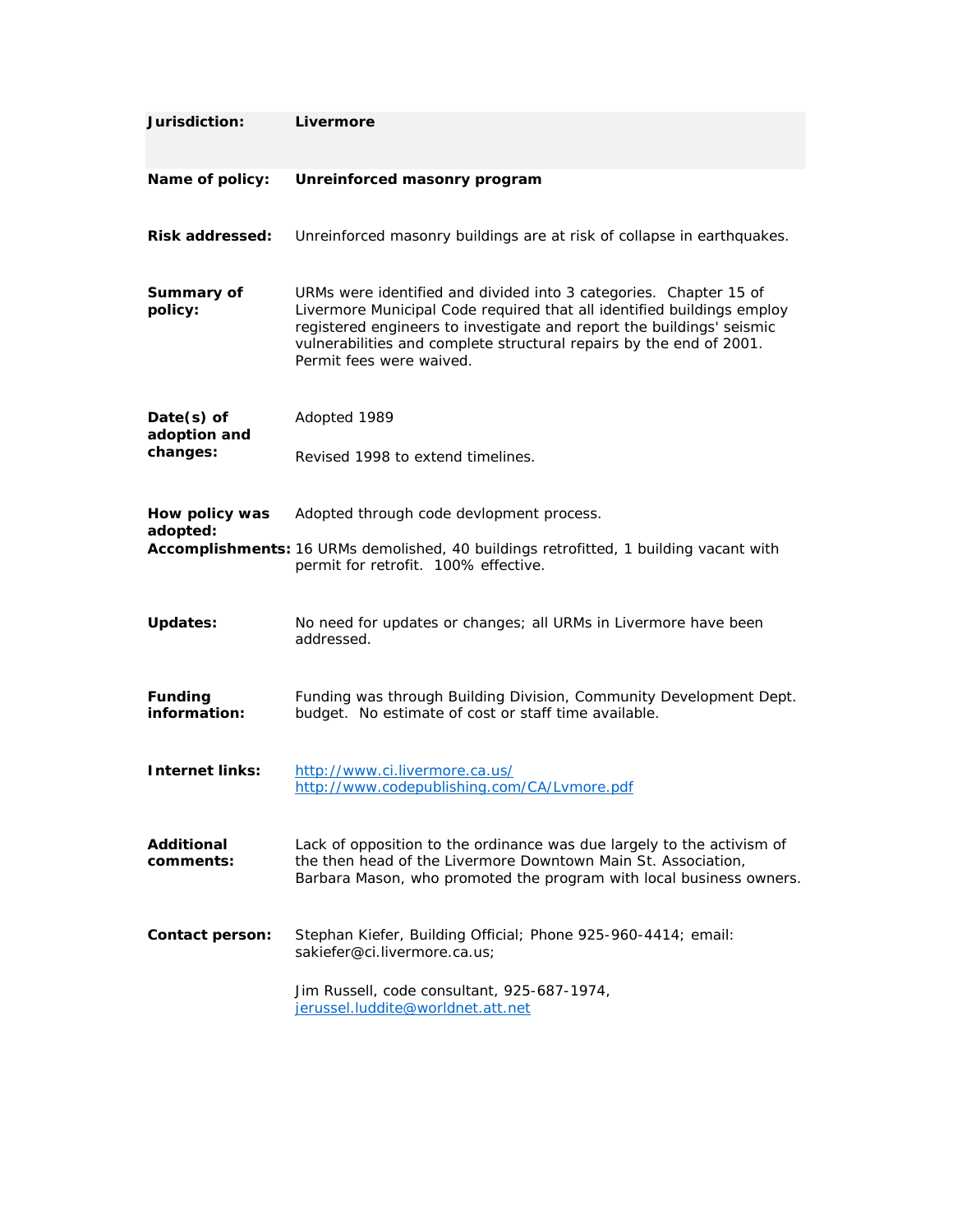| Jurisdiction:                            | <b>Oakland</b>                                                                                                                                                                                                                                                                                                                                                                                                                                                                                                                                                                                                                                                                                                                                                                                                                                                                                                                                                                                                                             |
|------------------------------------------|--------------------------------------------------------------------------------------------------------------------------------------------------------------------------------------------------------------------------------------------------------------------------------------------------------------------------------------------------------------------------------------------------------------------------------------------------------------------------------------------------------------------------------------------------------------------------------------------------------------------------------------------------------------------------------------------------------------------------------------------------------------------------------------------------------------------------------------------------------------------------------------------------------------------------------------------------------------------------------------------------------------------------------------------|
| Name of policy:                          | Unreinforced masonry building program                                                                                                                                                                                                                                                                                                                                                                                                                                                                                                                                                                                                                                                                                                                                                                                                                                                                                                                                                                                                      |
| <b>Risk addressed:</b>                   | Oakland had 1,612 unreinforced masonry buildings at risk of collapse in<br>earthquakes.                                                                                                                                                                                                                                                                                                                                                                                                                                                                                                                                                                                                                                                                                                                                                                                                                                                                                                                                                    |
| Summary of<br>policy:                    | Oakland's URM ordinance mandates that building owners upgrade to a<br>"bolts plus" standard. This standard reduces risk to passersby from<br>falling building components, but may leave the buildings vulnerable to<br>significant damage. The city provided an incentive for owners to<br>upgrade to the higher UCBC Appendix Chapter 1 standard by allowing<br>buildings to be transferred to more lucrative uses, such as live-work<br>lofts.                                                                                                                                                                                                                                                                                                                                                                                                                                                                                                                                                                                           |
| Implementation:                          | Oakland set deadlines for compliance with retrofit mandates based on<br>use and occupancy. Building Services Division staff worked with<br>owners to help them comply with this ordinance. When the number of<br>unretrofit buildings had dropped to about 100, the city began to send<br>out enforcement notices and charge small fees, which spurred some<br>owners to take action. Many owners were impacted by Title 24<br>requirements to add handicap accessible ramps and bathrooms, which<br>caused considerable expense and served as a disincentive.                                                                                                                                                                                                                                                                                                                                                                                                                                                                             |
| Text of policy:                          | http://www.bpcnet.com/cqi-<br>bin/hilite.pl/codes/oakland/_DATA/TITLE15/Chapter_15_28_UNREINFO<br>RCED_MAS.html                                                                                                                                                                                                                                                                                                                                                                                                                                                                                                                                                                                                                                                                                                                                                                                                                                                                                                                            |
| $Date(s)$ of<br>adoption and<br>changes: |                                                                                                                                                                                                                                                                                                                                                                                                                                                                                                                                                                                                                                                                                                                                                                                                                                                                                                                                                                                                                                            |
| How policy was<br>adopted:               | Oakland began to inventory its URM buildings in 1988, but had limited<br>resources. After the 1989 Loma Prieta earthquake impacted the city,<br>more resources for inventorying became available. Volunteers from<br>AIA and SEOC participated in street level surveys of buildings to<br>identify URMS and collect information about use, historic importance,<br>and whether they had bearing walls. After the city's URMS were<br>identified, two large community meetings and several stakeholder<br>committee meetings were held to discuss with building owners how to<br>address this risk. The city hired a consultant to examine how requiring<br>retrofits might impact the city, including costs, engineering issues,<br>impacts on use, and rental issues. Initially, building owners strongly<br>opposed requiring retrofits (some suggested that economic impact of<br>retrofit mandates would be more damaging than the impacts of Loma<br>Prieta), but at the end of the process they were supportive of city<br>programs. |
|                                          | Accomplishments: As of 2003, 89% of Oakland's URM buildings had been retrofit or<br>demolished. Over two hundred buildings met the voluntary UCBC<br>Appendix Chapter 1 standard. Many of the buildings that remained to<br>be addressed were vacant brownfield buildings, for which any action                                                                                                                                                                                                                                                                                                                                                                                                                                                                                                                                                                                                                                                                                                                                            |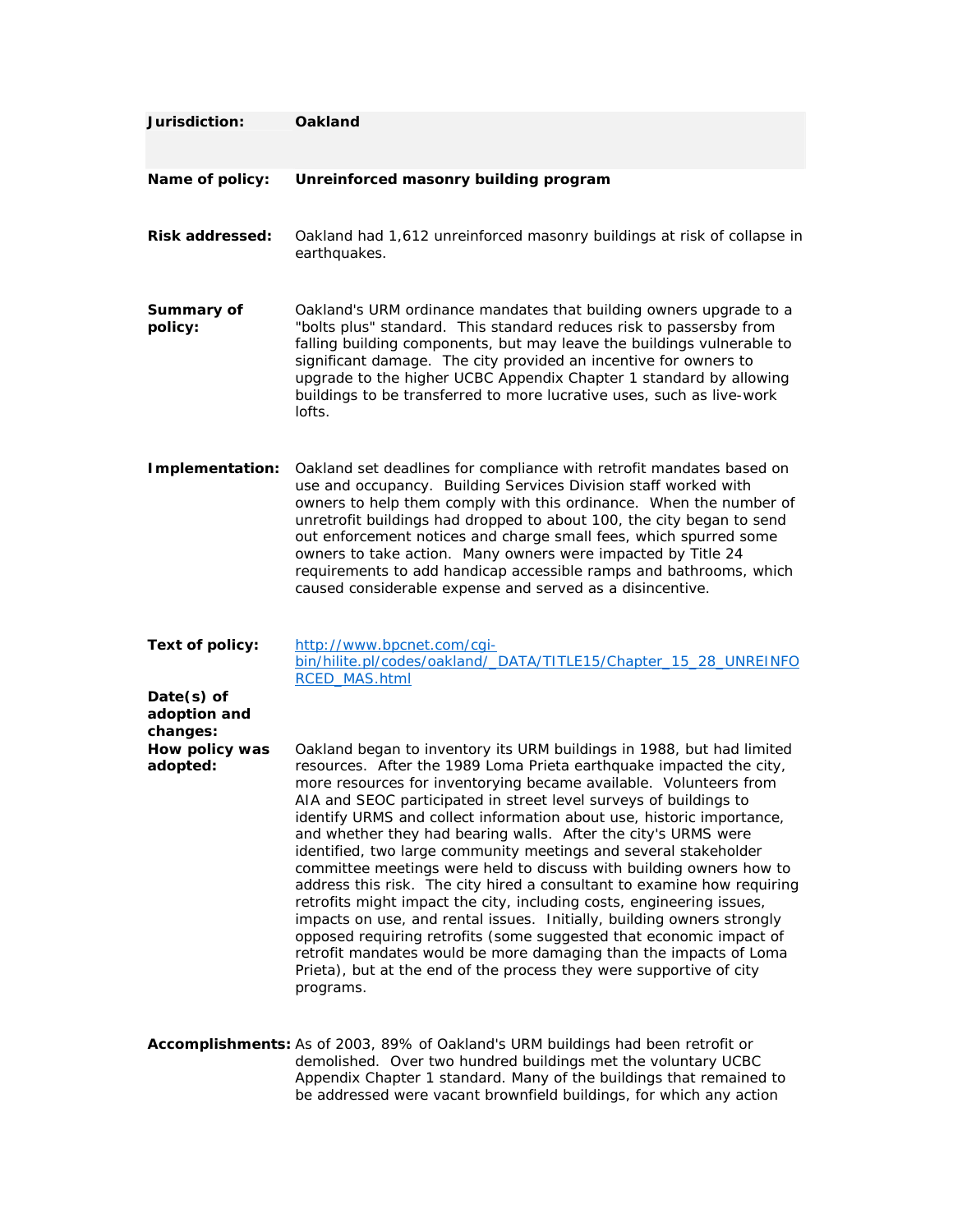|                                | would trigger clean-up requirements that are more costly than the<br>value of the property.                                                                                                                                                                                                                                                                                                                                                                                                                                                                                                                            |
|--------------------------------|------------------------------------------------------------------------------------------------------------------------------------------------------------------------------------------------------------------------------------------------------------------------------------------------------------------------------------------------------------------------------------------------------------------------------------------------------------------------------------------------------------------------------------------------------------------------------------------------------------------------|
| <b>Funding</b><br>information: | Actual costs of seismic upgrades conducted shortly after ordinance was<br>enacted were 40-50% lower than originally estimated because a<br>number of contractors from all over the state focused on this type of<br>work. This built efficiencies in their work and produced competition for<br>jobs. The city unsuccessfully attempted to create a Mello-Roos<br>assessment district to provide low-interest loans for URM upgrades but<br>could not get underwriting for the program due to risks. In<br>redevelopment areas, some funds to assist retrofits were available from<br>other programs already in place. |
| <b>Internet links:</b>         | http://www.bpcnet.com/cqi-<br>bin/hilite.pl/codes/oakland/_DATA/TITLE15/Chapter_15_28_UNREINFO<br><b>RCED MAS.html</b>                                                                                                                                                                                                                                                                                                                                                                                                                                                                                                 |
| Additional<br>comments:        | Many communities mandated higher structural standards for URM<br>retrofits than Oakland's bolts-plus standard. The bolts-plus standard<br>leaves upgraded buildings vulnerable to significant damage in the next<br>earthquake. Despite the success of this program, building owners may<br>be reluctant to support similar programs to address other types of<br>hazardous buildings. Oakland wants to be business friendly and<br>additional regulations may make the city appear to regulate more<br>strictly than surrounding communities.                                                                         |
| Contact person:                | Calvin Wong, Oakland Building Services Division, Calvin Wong at 510-<br>238-4794 or cwong@oaklandnet.com.                                                                                                                                                                                                                                                                                                                                                                                                                                                                                                              |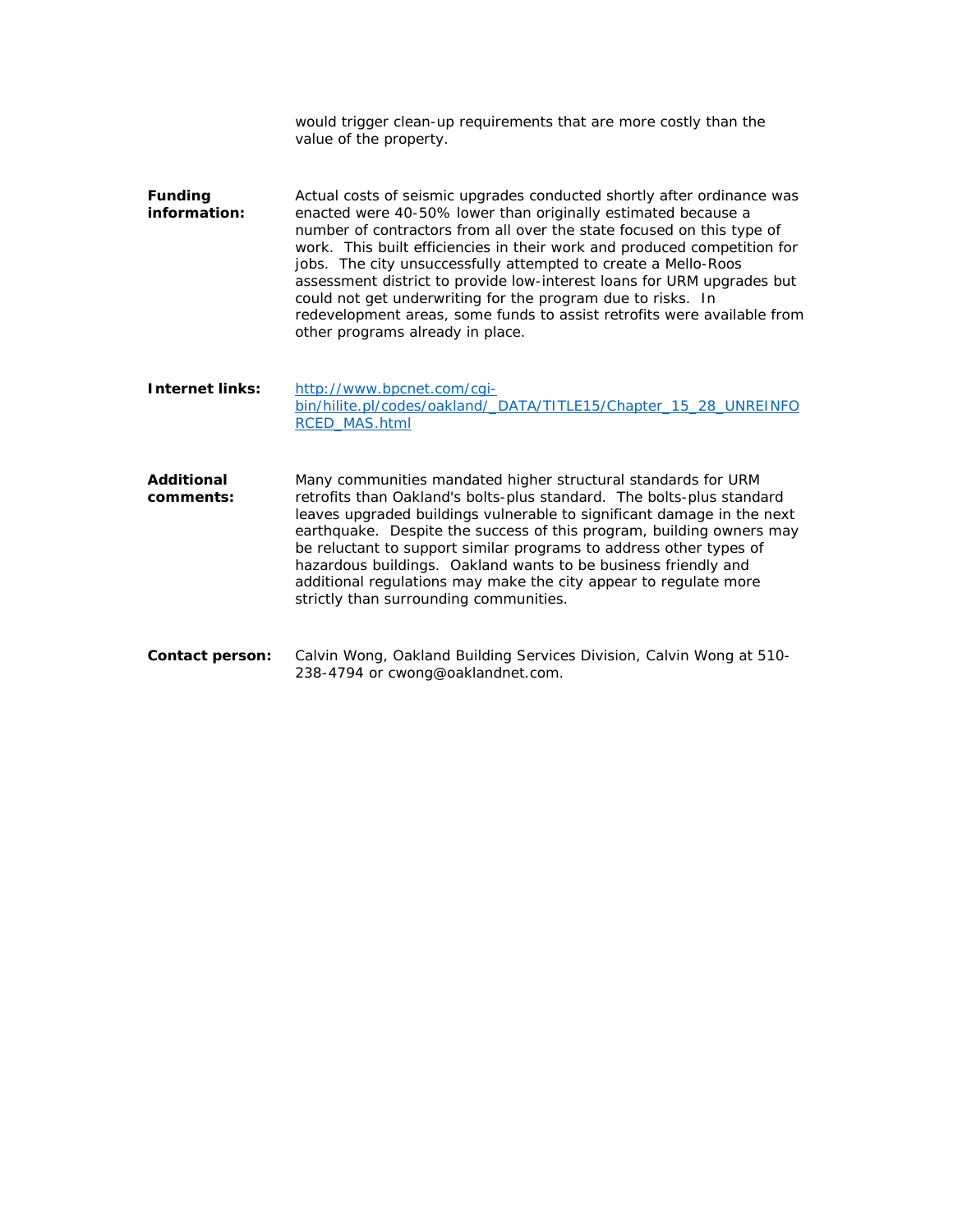| Jurisdiction:                             | Palo Alto                                                                                                                                                                                                                                                                                                                                |
|-------------------------------------------|------------------------------------------------------------------------------------------------------------------------------------------------------------------------------------------------------------------------------------------------------------------------------------------------------------------------------------------|
| Name of policy:                           | Zoning incentives for retrofits                                                                                                                                                                                                                                                                                                          |
| <b>Risk addressed:</b>                    | Potentially hazardous buildings                                                                                                                                                                                                                                                                                                          |
| Summary of<br>policy:                     | Following passage of the 1986 seismic hazards identification program,<br>zoning laws were modified to permit expansion of the floor area of<br>downtown buildings included in the program if the owner performs the<br>necessary seismic strengthening. Such retrofitted buildings are also<br>exempt from on-site parking requirements. |
| Date(s) of<br>adoption and<br>changes:    | Adopted 1986 - no changes                                                                                                                                                                                                                                                                                                                |
| How policy was<br>adopted:                | A detailed description of the process is contained in Earthquake Hazard<br>Identification and Voluntary Mitigation: Palo Alto's City Ordinance and is<br>available from the Building Div, Planning & Community Environment<br>Dept.                                                                                                      |
|                                           | Accomplishments: A number of buildings in the program have been voluntarily retrofitted<br>to take advantage of these incentives.                                                                                                                                                                                                        |
| <b>Updates:</b>                           | None anticipated                                                                                                                                                                                                                                                                                                                         |
| <b>Funding</b><br>information:            | City funded the modifications, which were developed as a result of and<br>complement to the 1986 seismic hazard mitigation ordinance.                                                                                                                                                                                                    |
| <b>Internet links:</b><br>Contact person: | http://www.city.palo-alto.ca.us/<br>Fred Herman, CBO, Phone: 650-329-2550, email:<br>fred.herman@cityofpaloalto.org                                                                                                                                                                                                                      |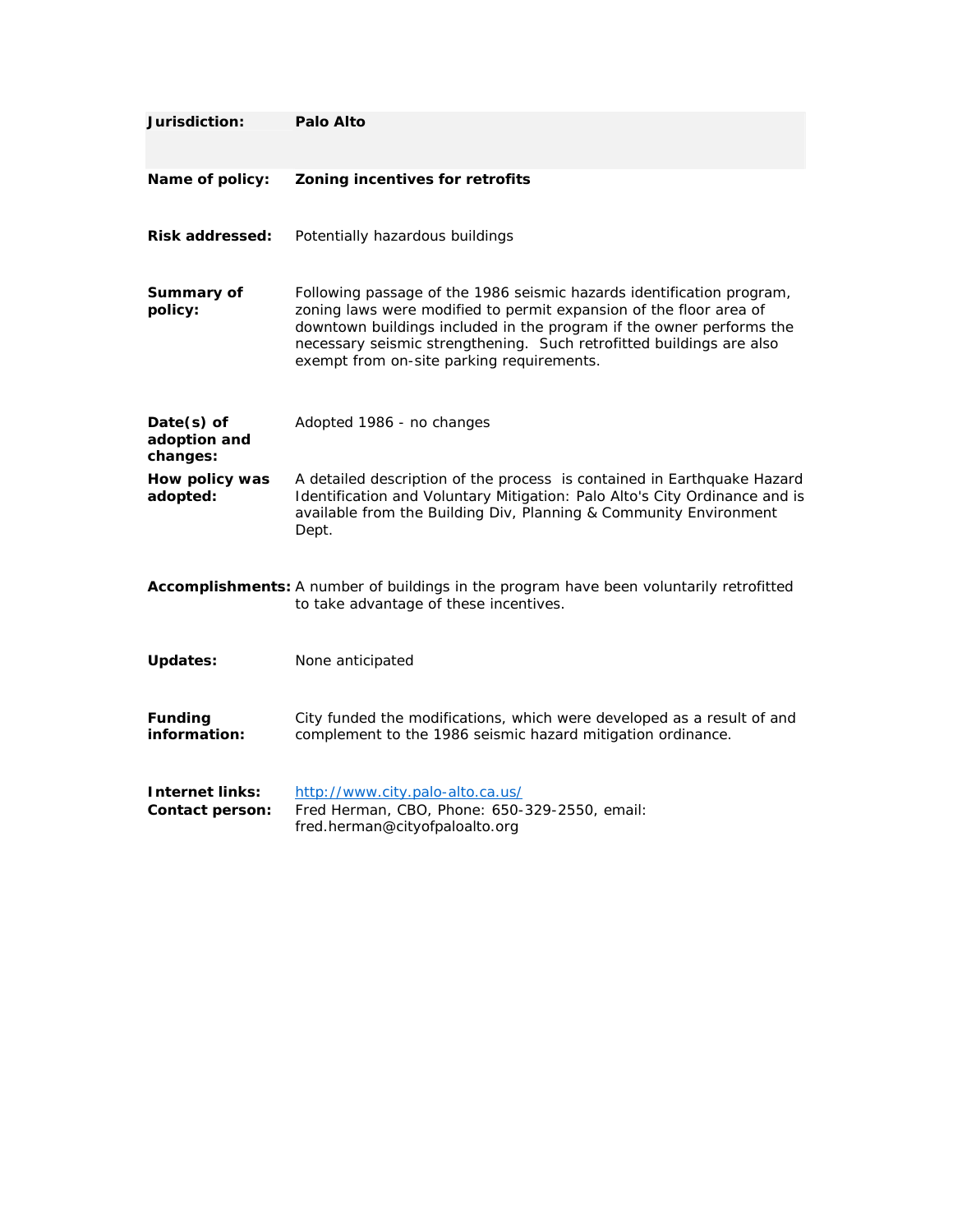| Jurisdiction:                       | St. Helena                                                                                                                                                                              |
|-------------------------------------|-----------------------------------------------------------------------------------------------------------------------------------------------------------------------------------------|
| Name of policy:                     | Reimbursement of architectural fees for retrofits                                                                                                                                       |
| <b>Risk addressed:</b>              | Financial incentive to reduce costs of seismic retrofits of historical<br>buildings, particularly unreinforced masonry buildings (URMs).                                                |
| <b>Summary of policy:</b>           | St. Helena reimbursed architectural fees for seismic upgrades of<br>historic buildings, up to a maximum of \$1.00 per square foot.                                                      |
| Implementation:                     | By ordinance                                                                                                                                                                            |
| Date(s) of adoption<br>and changes: | 1998                                                                                                                                                                                    |
| How policy was<br>adopted:          | By ordinance.                                                                                                                                                                           |
| <b>Accomplishments:</b>             | This was by far St. Helena's most meaningful and motivating<br>incentive.                                                                                                               |
| <b>Updates:</b>                     | None.                                                                                                                                                                                   |
|                                     | Funding information: The maximum amount reimbursed was estimated to be \$222,000<br>over a six year period for 30 buildings.                                                            |
| <b>Internet links:</b>              | http://city.ci.st-helena.ca.us/section.cfm?id=27                                                                                                                                        |
|                                     | Additional comments: Also contact Cindy Heitzman, former building official, now<br>Executive Director of the California Preservation Foundation<br>cheitzman@californiapreservation.org |
| Contact person:                     | Kathy Woods, Building Permit Technician, 707-968-2792 and Eric<br>Seabrook, Building Official, 707-967-2792<br>building@ci.st-helena.ca.us                                              |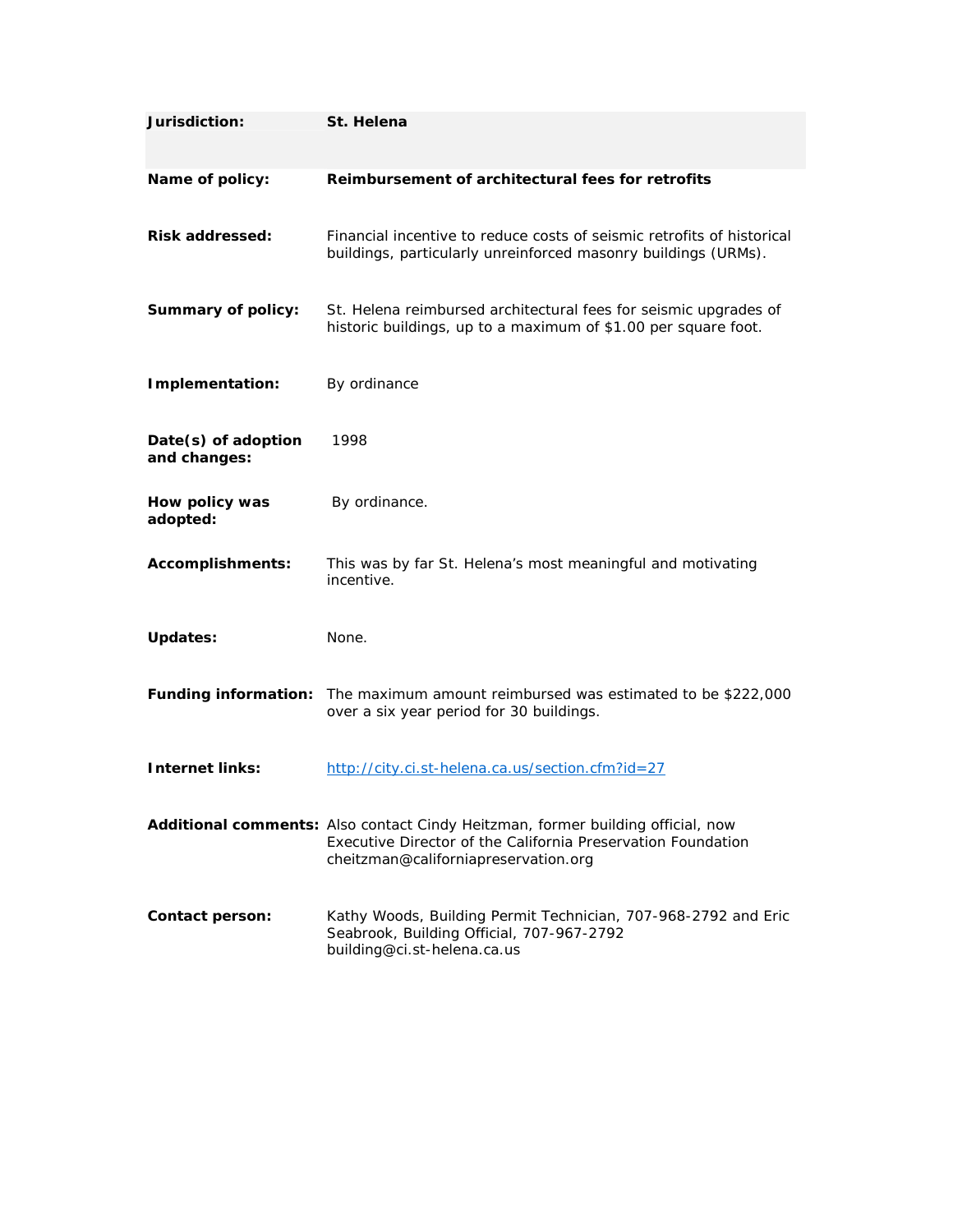| Jurisdiction:                       | San Francisco                                                                                                                                                                                                                                                                                                                                                                                                                                                                                                                                                                                                                                                                                                                                                                                                                                  |
|-------------------------------------|------------------------------------------------------------------------------------------------------------------------------------------------------------------------------------------------------------------------------------------------------------------------------------------------------------------------------------------------------------------------------------------------------------------------------------------------------------------------------------------------------------------------------------------------------------------------------------------------------------------------------------------------------------------------------------------------------------------------------------------------------------------------------------------------------------------------------------------------|
| Name of policy:                     | Unreinforced masonry building program                                                                                                                                                                                                                                                                                                                                                                                                                                                                                                                                                                                                                                                                                                                                                                                                          |
| <b>Risk addressed:</b>              | San Francisco had about 2000 unreinforced masonry buildings at<br>risk of collapse in earthquakes.                                                                                                                                                                                                                                                                                                                                                                                                                                                                                                                                                                                                                                                                                                                                             |
| <b>Summary of policy:</b>           | Inventory following 1989 Loma Prieta earthquake identified<br>buildings thought to be URMs. Buildings were classified into 4 risk<br>categories depending upon soils, density, and use. Owners of URM<br>buildings were required to have a structural analysis performed by<br>a registered civil or structural engineer or licensed architect, and,<br>if the building did not meet the minimum code standards specified,<br>the owner must structurally strengthen the building or have the<br>building demolished in accordance with the program<br>implementation schedule. The schedule required that work on<br>buildings in all categories be completed by Feb. 2006, with a<br>possibility of a maximum 2-year extension upon approval. Voters<br>approved a bond measure to provide low-interest loans to owners<br>of URM buildings. |
| Text of policy:                     | San Francisco Building Code Provisions based on the UMB<br>ordinance are in Vol. I, Chapters 16B, 16C, 16D, & 17 and can be<br>found on the internet by going to the following website and<br>clicking on the appropriate chapters:<br>http://www.amlegal.com/nxt/gateway.dll?f=templates&fn=default<br>.htm&vid=amlegal: sf_building                                                                                                                                                                                                                                                                                                                                                                                                                                                                                                          |
| Date(s) of adoption<br>and changes: | Inventory of URMs began in 1985. In 1989, voters approved a<br>bond measure to provide low-interest loans for retrofits of URMs.<br>Mandatory retrofit program launched in 1992.                                                                                                                                                                                                                                                                                                                                                                                                                                                                                                                                                                                                                                                               |
| How policy was<br>adopted:          | Negotiations with building owners associations resulted in building<br>owners being willing to support a mandatory URM retrofit program<br>if the City passed a bond measure to provide low interest loans for<br>such work.                                                                                                                                                                                                                                                                                                                                                                                                                                                                                                                                                                                                                   |
| <b>Accomplishments:</b>             | Of approximately 2000 URMs, approximately 150 buildings are not<br>in complete compliance with the law as of June 2008. According<br>to the Department of Building Inspection, many of these buildings<br>have completed retrofits but have unresolved disability access<br>issues or payment of fees. Approximately 100 URMs were<br>demolished.<br>Few URM building owners took advantage of the loan program due<br>to complex loan qualification requirements.                                                                                                                                                                                                                                                                                                                                                                             |
| <b>Funding information:</b>         | The City of San Francisco approved the sale of \$350 million in                                                                                                                                                                                                                                                                                                                                                                                                                                                                                                                                                                                                                                                                                                                                                                                |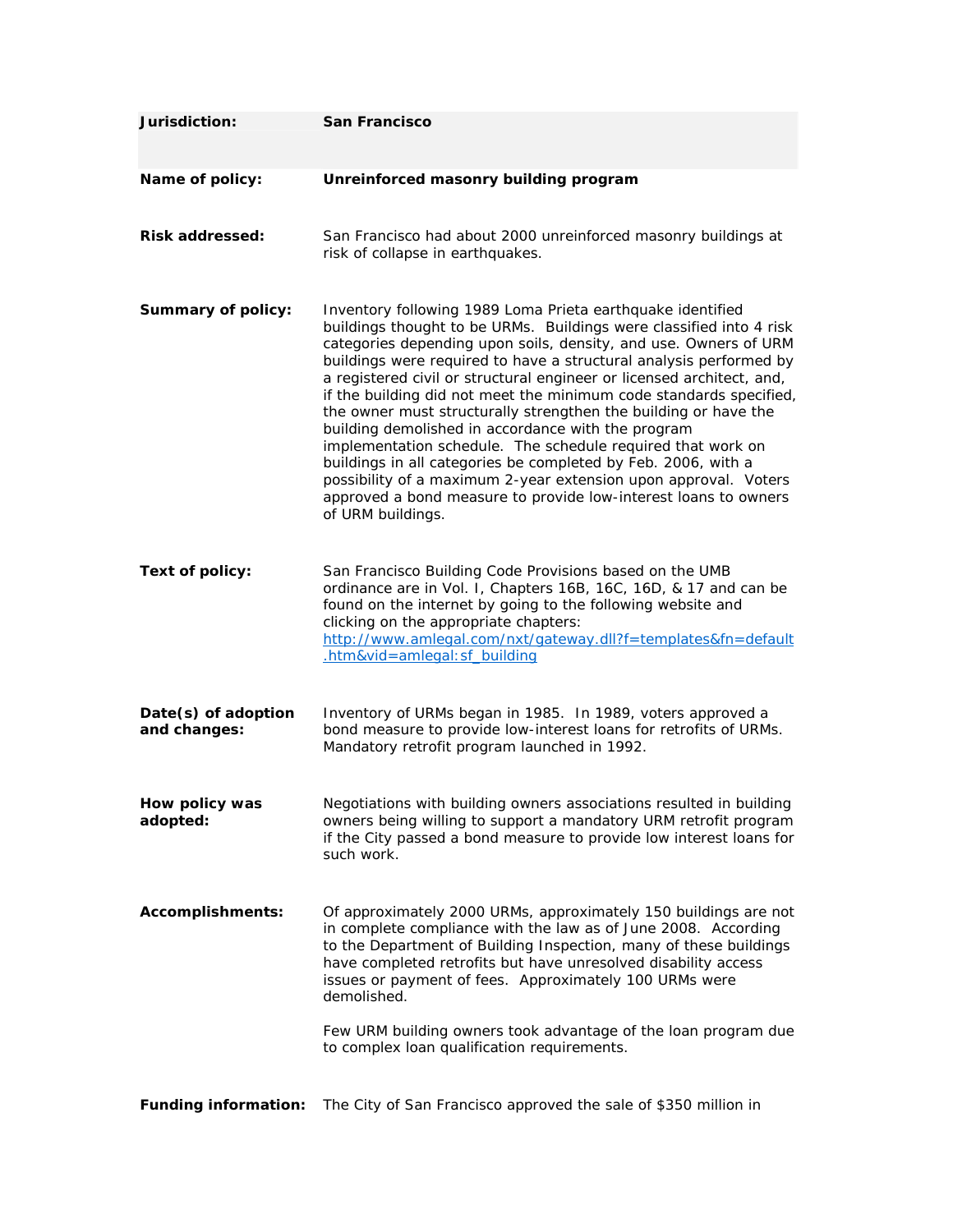|                             | bonds to cover the cost of loans made to owners of unreinforced<br>masonry buildings to pay for retrofitting. URM building owners<br>pay for strengthening or demolition. |
|-----------------------------|---------------------------------------------------------------------------------------------------------------------------------------------------------------------------|
| <b>Internet links:</b>      | http://www.sfgov.org/site/uploadedfiles/moed/pdf/generalloaninfo<br>.pdf                                                                                                  |
| <b>Additional comments:</b> | Gary Ho is currently working on updating the UMB information and<br>hopes to have it completed by mid-April.                                                              |
| <b>Contact person:</b>      | Y.Y. Chew 415-558-6101, Mgr UMB Program<br>Serena Fong 415-558-6196 DBI UMB clerk<br>Gary Ho 415-558-6083, UMB plan checker                                               |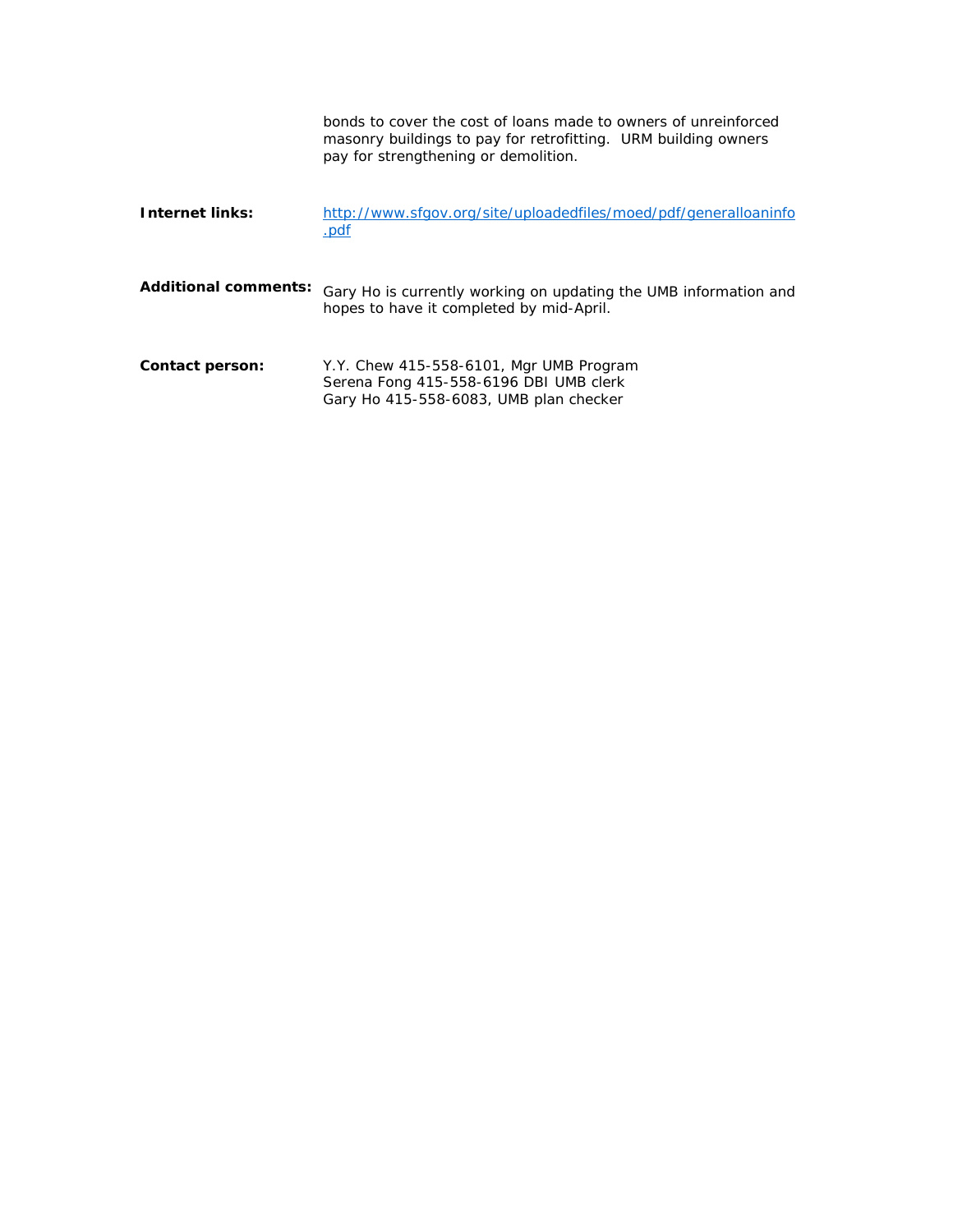| Jurisdiction:                                          | <b>San Francisco</b>                                                                                                                                                                                                                                                                                                                                                                                                                                                                                                                                                                                                                                 |
|--------------------------------------------------------|------------------------------------------------------------------------------------------------------------------------------------------------------------------------------------------------------------------------------------------------------------------------------------------------------------------------------------------------------------------------------------------------------------------------------------------------------------------------------------------------------------------------------------------------------------------------------------------------------------------------------------------------------|
| Name of policy:                                        | <b>Community Action Plan for Seismic Safety (CAPSS)</b>                                                                                                                                                                                                                                                                                                                                                                                                                                                                                                                                                                                              |
| <b>Risk addressed:</b>                                 | Building damage and resulting social and economic disruption<br>following an earthquake.                                                                                                                                                                                                                                                                                                                                                                                                                                                                                                                                                             |
| <b>Summary of policy:</b>                              | The purpose of the CAPSS project is to provide DBI a plan of<br>action, or policy road map, to reduce earthquake risks in existing<br>buildings regulated by DBI and to develop repair and rebuilding<br>guidelines to expedite post-earthquake recovery. Successful risk<br>reduction activities need to be based on technically sound<br>information and make sense financially, culturally and politically to<br>be implemented. CAPSS engages political and community leaders,<br>social scientists, economists and engineers to find out which<br>mitigation approaches make sense in all these ways and are,<br>therefore, good public policy. |
| Implementation:                                        | The CAPSS project is managed by the Department of Building<br>Inspection and guided by a volunteer Advisory Committee made up<br>of community members.                                                                                                                                                                                                                                                                                                                                                                                                                                                                                               |
|                                                        | The <b>Applied Technology Council</b> (ATC) has contracted with the<br>Department of Building Inspection to conduct the CAPSS project.<br>ATC is a non-profit organization that develops and promotes state-<br>of-the-art, user-friendly engineering resources and applications to<br>mitigate the effects of natural and other hazards on the built<br>environment. ATC has assembled a team of consultants with<br>diverse specialties to work on this project.                                                                                                                                                                                   |
| Text of policy:<br>Date(s) of adoption<br>and changes: | N/A<br>Started in 2001; stopped in 2003 due to conflict. Resumed in April<br>2008. The project will be complete in August 2010.                                                                                                                                                                                                                                                                                                                                                                                                                                                                                                                      |
| How policy was<br>adopted:                             | Adopted by Building Inspection Commission, approved by Board of<br>Supervisors                                                                                                                                                                                                                                                                                                                                                                                                                                                                                                                                                                       |
| <b>Accomplishments:</b>                                | The first project report is due on January 31, 2009.                                                                                                                                                                                                                                                                                                                                                                                                                                                                                                                                                                                                 |
| <b>Updates:</b>                                        | The CAPSS project resumed work in April of 2008. In July 2008,<br>Mayor Gavin Newsom issued an Executive Directive asking the<br>project to focus first on recommending ways to reduce risk in wood<br>frame buildings with "soft" or weak first stories. This building type<br>experienced some dramatic collapses in the Marina neighborhood<br>during the 1989 Loma Prieta earthquake. Thousands of similar<br>buildings throughout the city could be damaged by a larger or<br>closer earthquake. The project will identify policies to make these                                                                                               |